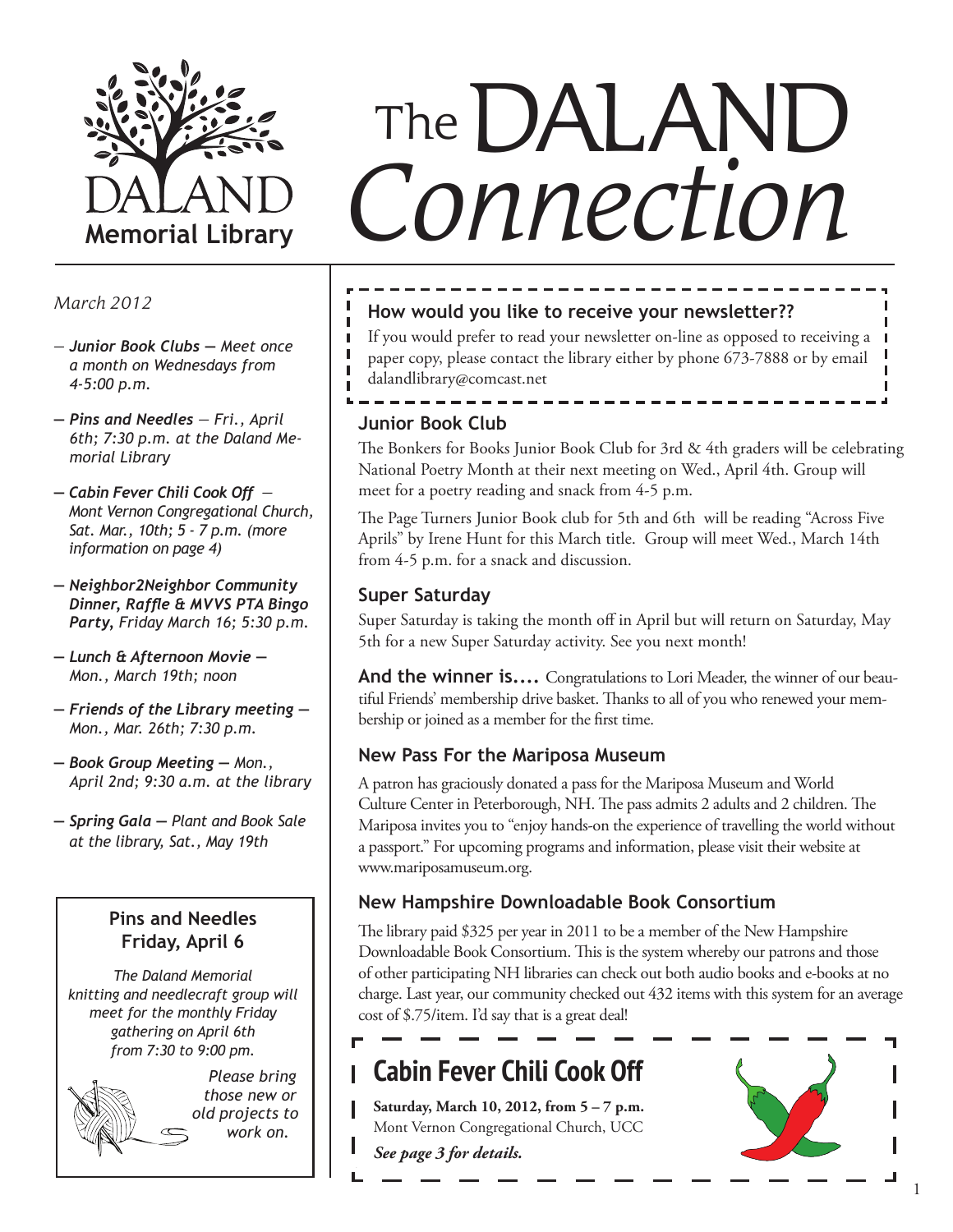## **COMMUNITY NEWS**

## **MONT VERNON HISTORICAL SOCIETY NEWS**

## *Historical Political Display Planned for May 2012*

The Mont Vernon Historical Society is hoping to collect items of interest to be included in a new display planned for the museum's opening day, Saturday, May 19, 2012. The exhibit will focus on items pertaining to national elections PRIOR to 1960 – this would be for the John F. Kennedy/Richard M. Nixon race and earlier. Do you have any magazines, newspaper articles, stickers, buttons, small posters, pamphlets, mementos, or any other items that relate to an election and could be used in the display? Do you have a memory about a candidate or election? What about a story your mother,

father, grandfather, grandmother, or other family member or a friend may have told you? Memories may be written down and e-mailed to the museum curator, Sandy Kent at slkent57@gmail.com, or mailed to the Mont Vernon Historical Society, PO Box 15, Mont Vernon, NH 03057. Please contact Sandy about items to be loaned. The display will be held through the 2012 season. Depending on the weather and temperature the museum usually closes in October-the museum does not have heat.

## *Neighbor2Neighbor Community Dinner, Raffle & MVVS PTA Bingo Party*

## *Friday, March 16*

*5:30 pm Dinner 6:30 pm Bingo/Raffle Dinner - \$6 for adults, \$4 kids/seniors Bingo - \$6/8 games at the Mont Vernon Village School* Mark your calendars for Friday, March 16th for a fabulous night of food, fun and for a good cause! Mont Vernon PTA, Neighbor 2 Neighbor, and FIRST Lego League's NXTreme Team are collaborating to make this year's event a night to remember. Dinner includes spaghetti, salad, bread (courtesy of The Good Loaf), and desserts. Bingo and charity Raffle to follow. Come see one of the best FIRST LEGO robots in the world. Take the Robo Challenge and try your hand at running a bot!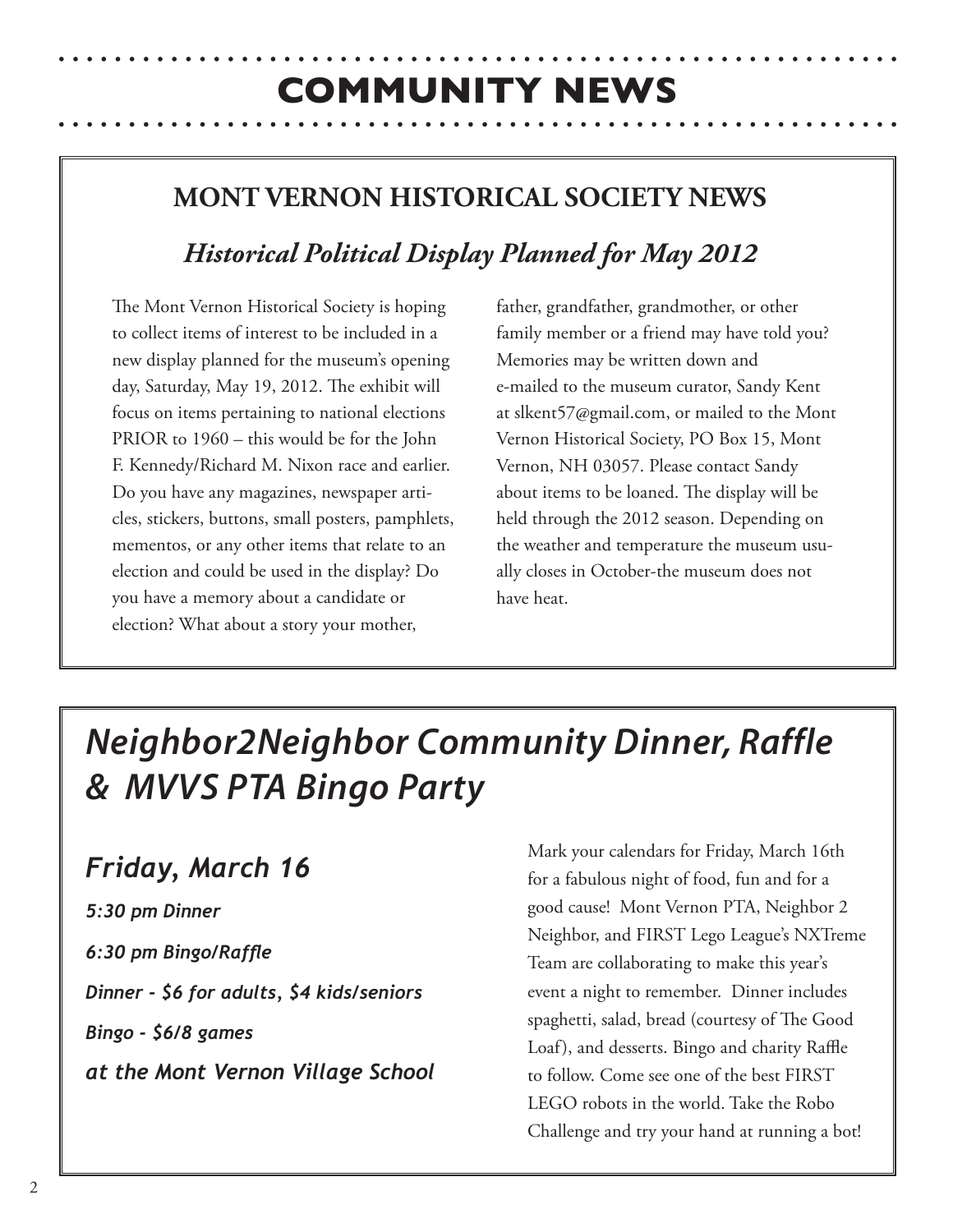# **Cabin Fever Chili Cook Off**

Do you make a great pot of chili? Get out of your cabin and come and have some fun!

**Saturday, March 10, 2012, from 5 – 7 p.m.** Mont Vernon Congregational Church, UCC Cost? \$8 for adult; \$4 for children 5-12 yrs; free for under 5 yrs.

We are looking for a variety of entries: hot, mild, beef, pork, veggie and other favorites. There will be a \$40 prize for first place and \$20 for runner-up.

Sample, vote, and enjoy a bowl of the "house" chili, cornbread, beverage and dessert.



Call Susan Smith at 654-6064 to enter the cook-off as a contestant or for more details, or email montvernonchurch@montvernonchurch.org

## *Are there plants you'd like for your garden?*

On Saturday, May 19, the Friends of the Library will be holding the annual plant sale at the library during Spring Gala Day. The planners are interested in a list of plants people would like to see for sale. Please stop in the library's foyer and write down requests and every attempt will be made to have them available. Half the funds raised will help care for the gardens at the library and Joanne's Memorial Garden at Lamson Farm. The other half will be used to help support library programs and services. Questions, contact either Dorothy Ledner at hanamattie@comcast.net; or Sally Hogan at Souhogan@aol.com.

## *GARDEN DESIGN WORKSHOP*

With plants in mind, consider signing up for the garden design workshop Lois Boericke will be offering at the Mont Vernon Congregational Church on Saturday, April 21, from 10 a.m. to noon. This will be a church fund- raising activity. Questions contact Dorothy Ledner 672 0570; please leave a message if there is no answer and your calls will be returned.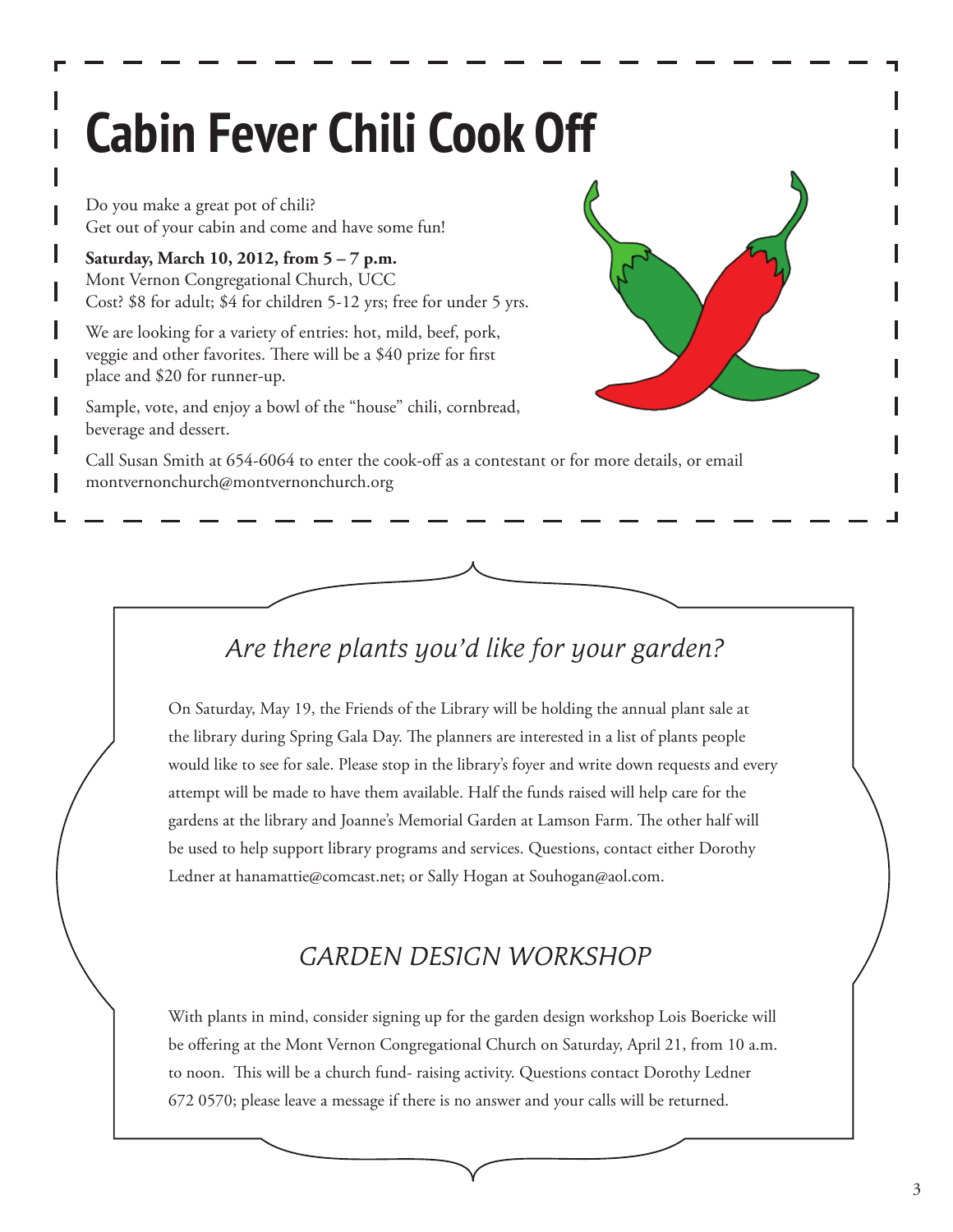000000 le o o popopo

### LUNCH & AFTERNOON MOVIE Monday, March 19, 2012 "The African Queen"

<u>poopoog</u>

 $0000000$ 

A four star selection is up next in the Lunch and Afternoon Movie program at the Daland Memorial Library. Come see Katharine Hepburn and Humphrey Bogart figure out how to get along in "The African Queen." The movie was made on location in the Belgian Congo, now the Democratic Republic of the Congo, in 1951. Pack a lunch and come to the library on Monday, March 19, at noon. Optional very informal discussion to follow movie. Questions, call the library at 673-7888. No charge; movie suitable for adults.

#### Future tentative dates and titles:

April 16 – "Gigi" (1958) starring Leslie Caron, Maurice Chevalier and Louis Jordan

May 21 – TBA

## **BOOKS**

Friends of the

LIBRARY ARE READING

- † "Emily Alone" Stewart O'Nan "A Clash of Kings" George R. R. Martin
- † "And Thereby Hangs a Tale" Jeffery Archer
- † "The Cross Country Quilters" Jennifer Chiaverini
- † "The Last Waltz" Ann Enright
- † "The Social Animal" David Brooks
- † "The Snow Child" Eowyn Ivey
- † "Immortal Life of Henrietta Lacks" Rebecca Skloot
- † *Available at the library.*

Note: "The Cross-Country Quilters" is available at the library but is in a book of 3 collected stories called "The Elm Creek Quilters"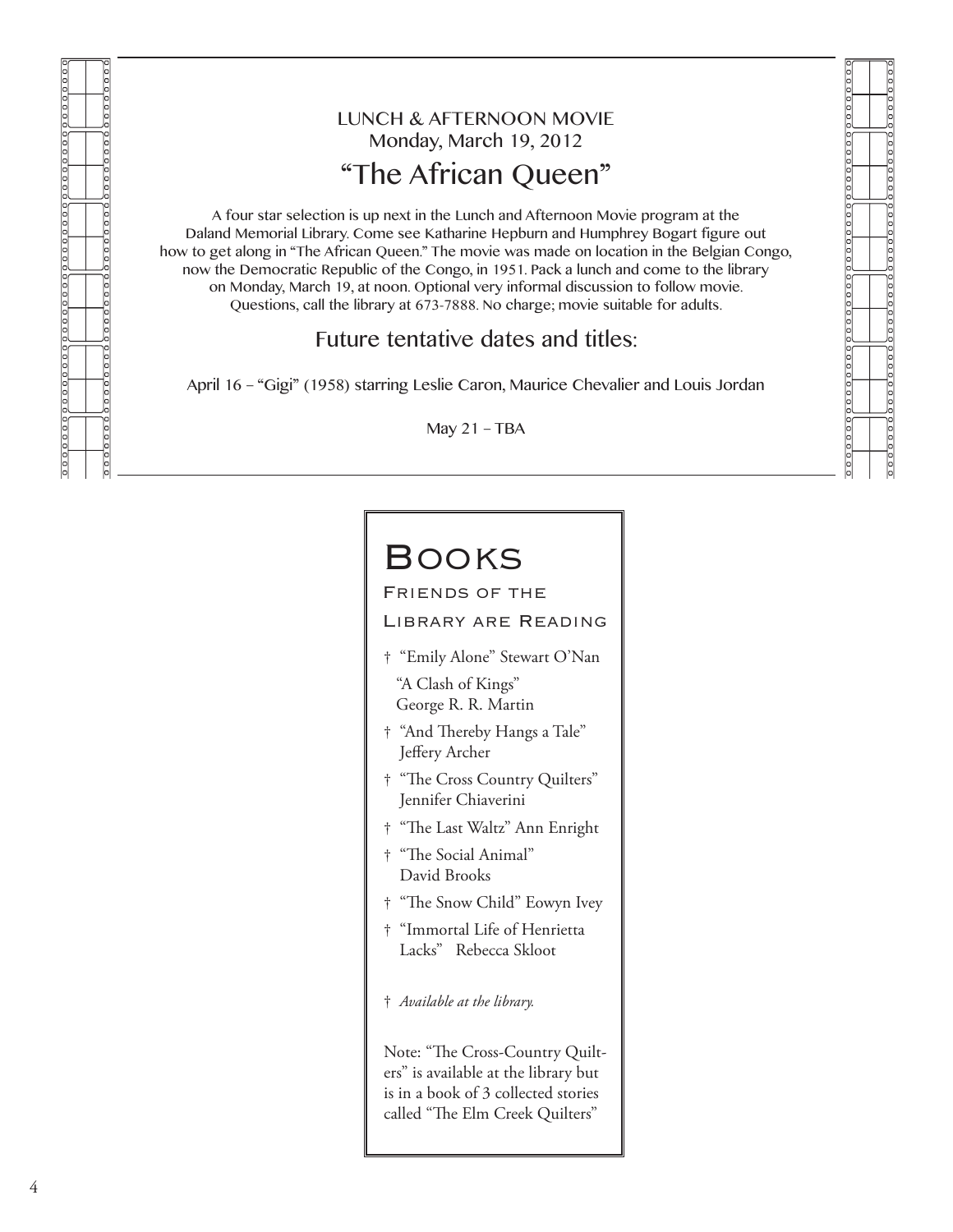

## **BOOK GROUP NEWS**

#### **Book Discussion List for 2012**

We usually meet the first Monday of each month at 9:30 a.m. at the Daland Memorial Library.

April 2 – fiction: *Embers* by Sandor Morari

May 7 – biography: *Cleopatra: A Life* by Stacy Schiff

June 4 – fiction: *The Conjurer's Bird: A Novel* by Martin Davies

June 25 – local non-fiction: *Perley: The True Story of a NH Hermit* by Sheila Swett Thompson

*No July Discussion*

August 6 – non-fiction: *Discover Your Inner Economist: Use Incentives to Fall in Love, Survive Your Next Meeting, and …* by Tyler Cowen

September 10 – fiction: *The Passion of Artemisia: A Novel* by Susan Vreeland

October 1 – autobiography: *A Moveable Feast* by Ernest Hemingway

November 5 – fiction: *The Paris Wife* by Paula McLain

December 3 – poetry: *A Child's Christmas in Wales* by Dylan Thomas

*New Members Always Welcome!*

#### *Check Out Passes to FOUR Museums!*

Thanks to the generosity of a library patron, there are now passes to four area museums available to library patrons. The new pass is for the Mariposa Museum in Peterborough - a hands-on museum celebrating immigrant, native and international traditions. Three museums are free and one has a small co-pay.

#### *NEW!!! Mariposa Museum & World Culture Center*

16 Main Street Peterborough, NH Tel: 603-924-4555 www.mariposamuseum.org One pass – admits two adults & two children

#### *Currier Museum of Art*

201 Myrtle Way Manchester, NH Tel: 603-669-7194 www.currier.org Two passes - each pass admits two

#### *Museum of Fine Arts*

465 Huntington Avenue, Boston, MA Tel: 617-267-9300 www.mfa.org Take away FLEX pass - one pass admits two adults *Take away FLEX pass – one pass admits two adults NOTE – there is a \$7 co-pay for EACH adult. Some special exhibits require a ticket with an additional charge.*

#### *SEE Science Center*

200 Bedford Street Manchester, NH Tel: 603-669-0400 www.see-sciencecenter.org Three family passes

*Check the websites for additional information on exhibits. Passes may be checked out for one week. (Take away and FLEX passes are not returned.) Late returns will incur a \$5 fine. Please call the library at 673-7888, or stop by to reserve a pass. With the exception of the Mariposa Museum pass the other passes are made possible through the fundraising efforts of the Friends of the Daland Memorial Library.*

\_\_\_\_\_\_\_\_\_\_\_\_\_\_\_\_\_\_\_\_\_\_\_\_\_\_\_\_\_\_\_\_\_\_\_\_\_\_\_\_\_\_\_\_\_\_\_\_\_\_\_\_\_\_\_\_\_\_\_\_\_\_\_\_\_\_\_\_\_\_\_\_\_\_\_\_\_\_\_\_\_\_\_\_\_\_\_\_\_\_\_\_\_\_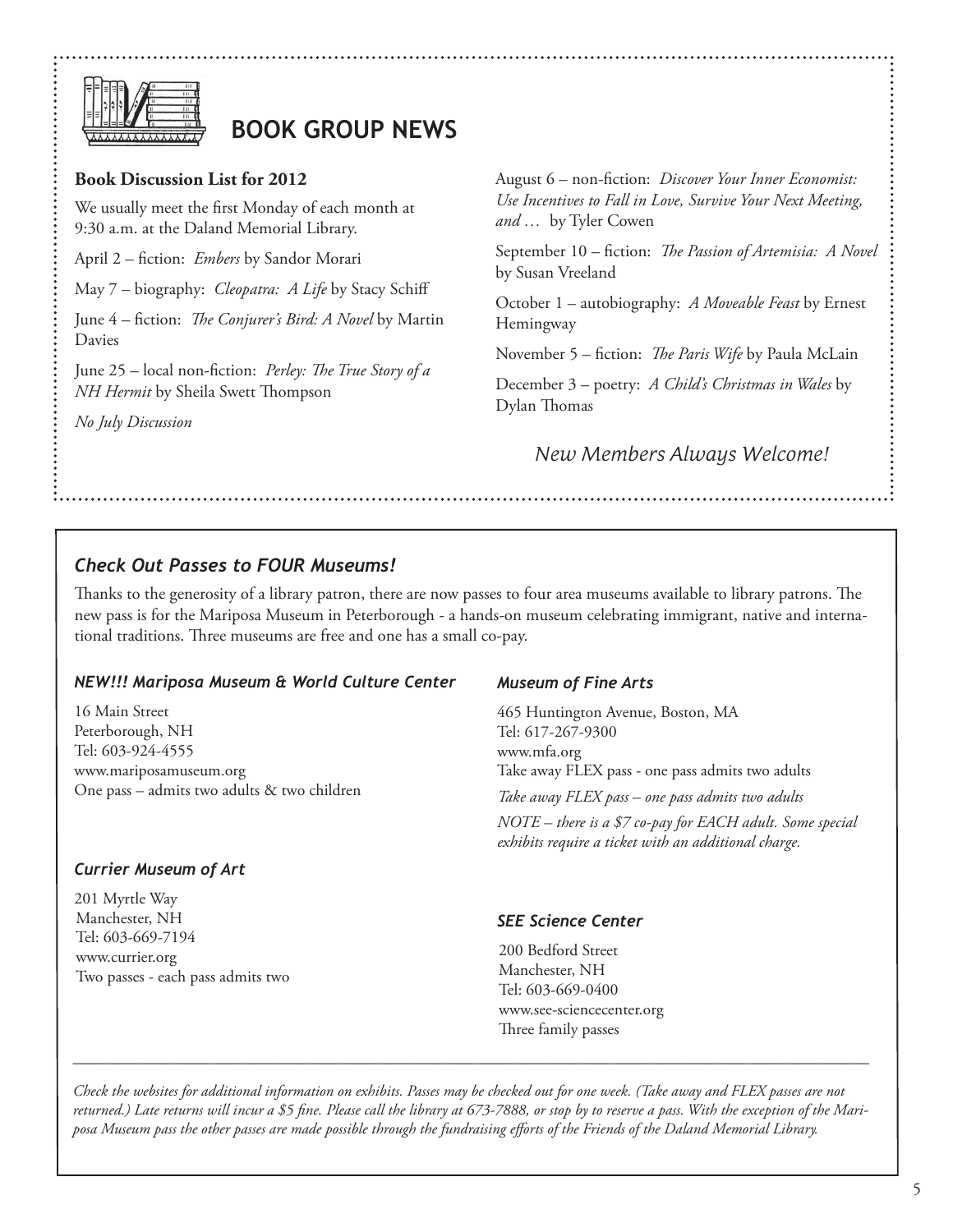#### **NEW ADULT MATERIALS FEBRUARY 2012**

Death of a kingfisher

#### *FICTION*

| FIC BEA        | Beaton, M.C.         |
|----------------|----------------------|
| <b>FIC CHI</b> | Chiaverini, Jennifer |
| <b>FIC CUS</b> | Cussler, Clive       |
| <b>FIC DER</b> | deRosnay, Tatiana    |
| FIC DOR        | Dorsey, Tim          |
| <b>FIC FLU</b> | Fluke, Joanne        |
| FIC GEO        | George, Alex         |
| <b>FIC HAL</b> | Hale, Shannon        |
| FIC FLY        | Flynn, Vance         |
| <b>FIC IVE</b> | Ivey, Eowyn          |
| FIC JAN        | Jance, J.A.          |
| <b>FIC KEL</b> | Kellerman, Johnathan |
| FIC KIN        | Kinsella, Sophie     |
| <b>FIC LUT</b> | Lutz, Lisa           |
| <b>FIC PAT</b> | Patterson, James     |
| <b>FIC PEA</b> | Pearl, Matthew       |
| FIC PIC        | Picoult, Jodi        |
| FIC ROB        | Robb, J.D.           |

#### *NON-FICTION* Cain, Susan Quiet: The world that c 641.59 HEL Helstrom, Robert Contempora<br>784.2 HUD Hudson, Jennifer I got this! 784.2 HUD Hudson, Jennifer I got this!<br>796.3 HOL Holley, Michael War room: 796.3 HOL Holley, Michael chick and th perfect team 973.7 ORE O'Reilly, Bill Killing Linc<br>974.7 SCH Schroff, Laura An invisible Schroff, Laura

#### *YOUNG ADULTS*

| YA WHA<br>Whaley, John Corey | Where things come back |
|------------------------------|------------------------|
|------------------------------|------------------------|

#### *CD*

| CD BRO | Bronte, Charlotte | Jane Eyre               |
|--------|-------------------|-------------------------|
| CD GRI | Grisham, John     | The litigators          |
| CD NES | Nesbo, Jo         | The leopard             |
| CD OND | Ondaatje, Michael | The cat's table         |
| CD TAY | Taylor, Patrick   | A Dublin student doctor |

#### *DVD*

| DVD ABA        | Abandon                     |
|----------------|-----------------------------|
| <b>DVD BRE</b> | Breaking dawn, part 1       |
| DVD CRA        | Crazy heart                 |
| DVD DOW        | Downton Abbey - Season 1    |
| DVD DOW        | Downton Abbey - Season 2    |
| DVD GIG        | Gigi                        |
| DVD MAC        | The machinist               |
| DVD MON        | Money matters               |
| DVD MUS        | The musketeer               |
| DVD PIG F      | Piglet's big movie          |
| DVD SOL        | The soloist                 |
| <b>DVD TET</b> | Tetro                       |
| DVD YOU        | You being beautiful workout |
|                |                             |

### **NEW CHILDREN's MATERIALS FEBRUARY 2012**

#### *BOARD BOOKS*

#### *PICTURE BOOKS*

| Sonoma Rose                                     | <b>PICTURE BOOKS</b>     |                               |                                             |  |  |
|-------------------------------------------------|--------------------------|-------------------------------|---------------------------------------------|--|--|
| The thief                                       | PIC BAR                  | Barnett, Mac                  | Extra yarn                                  |  |  |
| The house I loved                               | PIC BUZ                  | Buzzeo, Tom                   | One cool friend                             |  |  |
| Pineapple grenade                               | PIC LIT                  | Litwin, Eric                  |                                             |  |  |
| The cinnamon roll murder                        |                          |                               | Pete the cat: Love my white shoes           |  |  |
| The good American                               | PIC LIT                  | Litwin, Eric                  | Pete the cat: Rocking in my school shoes    |  |  |
| Midnight in Austenland                          | PIC OCO                  | O'Connor, Jane                | Fancy Nancy and the mermaid ballet          |  |  |
| Kill shot                                       | PIC PIN                  | Pinkney, Jerry                | Twinkle, twinkle little star                |  |  |
| The snow child                                  | PIC RAS                  | Rascha, Chris                 | A ball for Daisy                            |  |  |
| Left for dead                                   | PIC RAY                  | Ray, Mary Lyn                 | Stars                                       |  |  |
| Victims                                         |                          |                               |                                             |  |  |
| I've got your number                            | <b>EASY KIDS FICTION</b> |                               |                                             |  |  |
| The trail of the Spellmanns                     | EJ SCH                   | Schneider, Josh               | Tales for very picky eaters                 |  |  |
| Private games                                   | <b>EJVER</b>             | Vernon, Ursula                | Dragonbreath : Lair of the bat monster      |  |  |
| The technologists                               |                          |                               |                                             |  |  |
| Lone wolf                                       | EJ VER                   | Vernon, Ursula                | Dragonbreath: No such things as ghosts      |  |  |
| Celebrity in death                              | EJ VER                   | Vernon, Ursula                | Dragonbreath: Revenge of the horned bunnies |  |  |
|                                                 |                          |                               |                                             |  |  |
|                                                 | <b>KIDS FICTION</b>      |                               |                                             |  |  |
| Quiet: The power of introverts in a             | J FIC GAN                | Gantos, Jack                  | Dead end in Norvett                         |  |  |
| vorld that can't stop talking                   | J FIC PRE                | Prevost, Guillaume            | The book of time                            |  |  |
| Contemporary Italian                            | J FIC PRE                | Prevost, Guillaume            | The circle of gold (The Book of Time III)   |  |  |
| got this!                                       | J FIC PRE                | Prevost, Guillaume            | The gate of days (The Book of Time II)      |  |  |
| Var room: the legacy of Bill Beli-              |                          |                               |                                             |  |  |
| hick and the art of building the<br>erfect team | <b>KIDS NON-FICTION</b>  |                               |                                             |  |  |
| Gilling Lincoln                                 | <b>JUV 811</b>           | Sidman, Joyce                 | Dark emperor and other poems of the night   |  |  |
| n invisible thread                              | JUV 954 NAR              | Nardo, Don                    | India                                       |  |  |
|                                                 | JUV 955 COM              | Somervill, Barbara            | Iran                                        |  |  |
|                                                 | <b>JUV 956.7 SON</b>     | Sonneborn, Liz                |                                             |  |  |
| Where things come back                          |                          | JUV 956.94 YOU Yomtov, Nelson | Iraq<br>Israel                              |  |  |
|                                                 |                          |                               |                                             |  |  |
|                                                 | <b>JUV 962 HEI</b>       | Heinrichs, Ann                | Egypt                                       |  |  |
| ane Eyre                                        | JUV 994 BLA              | Blashfield, Jean              | Australia                                   |  |  |
| The litigators                                  |                          |                               |                                             |  |  |
| The leopard                                     | <b>CD</b>                |                               |                                             |  |  |
| The cat's table                                 | CD DAH Y                 | Dahl, Roald                   | Charlie & the chocolate factory             |  |  |
| A Dublin student doctor                         | CD DUP Y                 | DuPrau, Jeanne                | The city of ember                           |  |  |
|                                                 | CD GOL Y                 | Golding, William              | Lord of the flies                           |  |  |
|                                                 | CD JAC Y                 | Jacques, Brian                | Redwall                                     |  |  |
|                                                 | CD KID Y                 | Kinney, Jeff                  | Diary of a wimpy kid                        |  |  |
|                                                 | CD PAU Y                 | Paulsen, Gary                 | Hatchett                                    |  |  |
|                                                 | CD MAC Y                 | MacDonald, Betty              | Mrs. Piggle-Wiggle                          |  |  |
| ison 1                                          | CD STE Y                 | Stephens, John                | The emerald atlas                           |  |  |
| ison 2                                          |                          |                               |                                             |  |  |
|                                                 |                          |                               |                                             |  |  |
|                                                 |                          |                               |                                             |  |  |
|                                                 |                          |                               |                                             |  |  |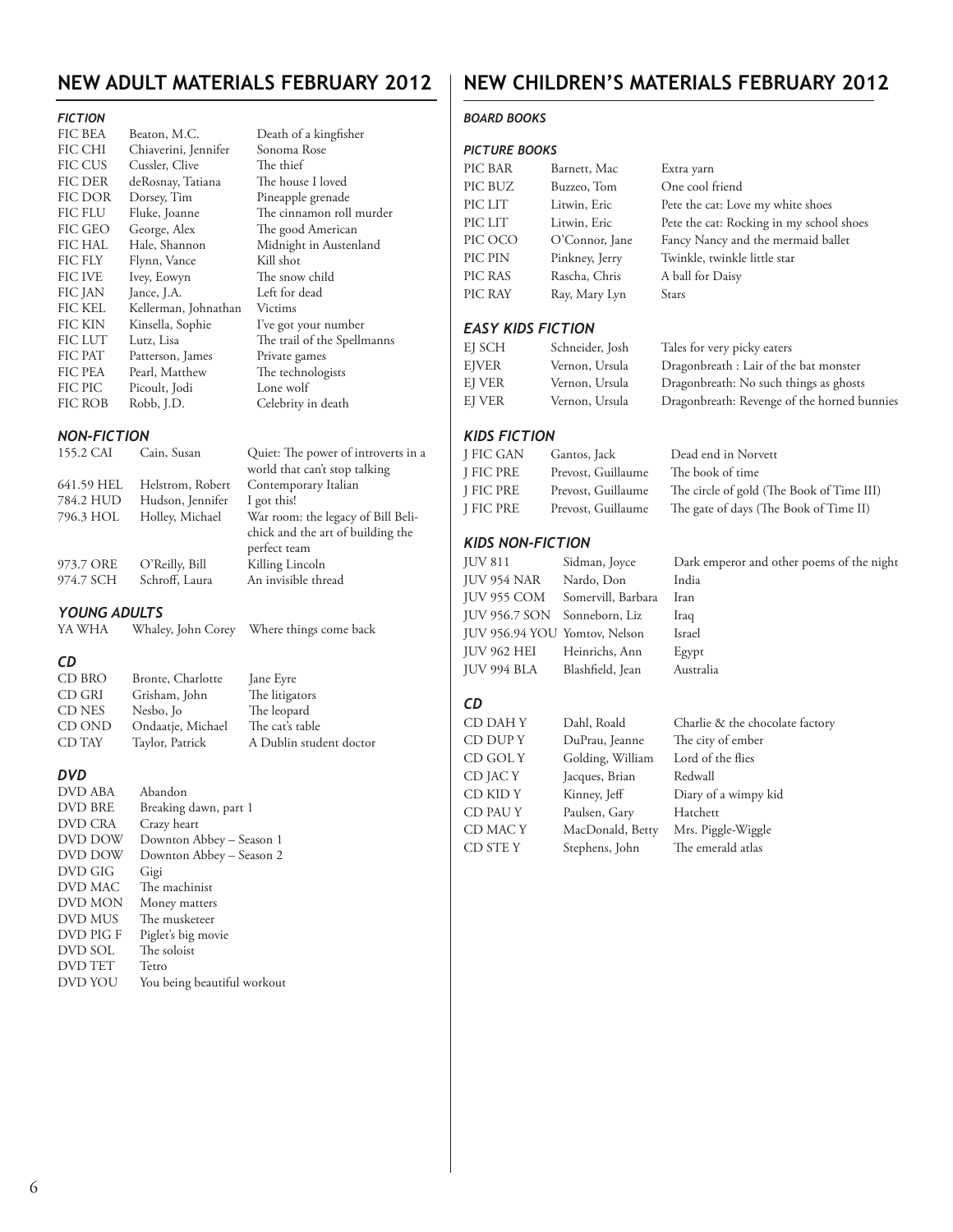#### **Friends of the Daland Memorial Library Meeting Minutes February 28, 2012**

Attendance: Bonnie Angulas, Barbara Bellipanni, Alice Corbett, Sally Hogan, Jane King, Dorothy Ledner, Shirley Levesque, Karen MacDonald, Mary Katherine McNamara, Bruce Schmidt, Abbie Velez, Amy White, Jodi Williams, Bonnie Yetter, Larry Yetter.

Meeting called to order at 7:32 p.m.: president Mary Katherine McNamara presiding.

Minutes from the Jan. 23, 2012 meeting accepted as published in the February 2012 newsletter.

#### *Correspondence – M. K. McNamara*

Letter from Charlie and Anne Dodd read requesting donations for the Mont Vernon Congregational Church. It was voted to donate \$100.

#### *Library Director's Report – Karen MacDonald*

An EcoSmart machine may be purchased with trust funds. We are on the wait list for a refurbished cleaner, which has included in the price, a warranty and supplies to clean 400 disks.

A family has donated a pass for the Mariposa Museum, good for one family of up to 2 adults and 2 children at a time. This pass is good for one year.

Passes for the Museum of Fine Arts are going quickly.

#### *Treasurer's Report – Jodi Williams*

| Citizen's checking account $\frac{1}{2}$ 1,061.87 |             |
|---------------------------------------------------|-------------|
| <b>ING Direct account</b>                         | \$2,226.04  |
| Fidelity account<br>as of Dec. 2011               | \$18,513.06 |
| Total                                             | \$21,790.97 |

#### *Membership – Karen MacDonald*

To Date: 4 new members since last month giving us 39 paid members; and 25 lifetime members

#### *Trustees' Report – Jane King*

The trustees are working on updating the policies and mission statement. They approved the funds for the Echo Cleaner. They will be meeting with the Cemetery Trustees at a later date.

#### *Children's Program Director's Report – Bonnie Angulas*

Bonnie reported Story Time and Lapsit groups have been full.

She plans to go to CHILIS Conference to see the performance artists available.

She has applied to the Build a Bear Group for a grant for the Summer Reading Program. We will find out in March if we will have the grant. If the grant is not approved \$600 will be needed for the Summer Reading Program.

The Book Clubs are doing well. They will be reading poetry.

#### *Old Business:*

No date has been set yet for the talk on Turkey.

Bring your lunch to the Lunch and Afternoon Movie program. Movies:

"The African Queen", March 19; 12 noon

"Gigi", April 16; 12 noon.

#### *New Business:*

The Friends approved up to \$300 for the Murder Mystery evening. Hillary Sonner has volunteered to organize it. A suitable location is needed. The tentative date is April 14, 2012. The money raised is earmarked for children's programs.

Amy reports the MVVS is doing Read Across America with guest readers and a potluck dinner at the school. One minute of reading is calculated as one mile. They have also done a Flat Stanley program.

Spring Gala is May 19.

The Friends plan to sell lemonade and baked goods, along with the Book Sale, Plant Sale and Junque Jewels.

We will need volunteers.

The Plant sale will be selling Heirloom Tomatoes, Heavenly Blue Morning Glories, and Mammoth Sunflowers ahead of the Gala so reserve yours early. A signup sheet will be posted in the library in mid March with number available of each. The Plant Sale group is also asking for requests of plants you would like us to try and obtain to sell. A signup sheet is also available for this. Two Succulent arrangements will be new items this year. \$5.98 seed money for the plant table was approved.

It was discussed that we could cut waste and costs if members could choose to opt to receive the newsletter electronically instead of a paper copy.

#### *Newsletter – Stephanie Lindsey, Editor*

All information should be in to Stephanie by Friday March 2, 2012

Meeting adjourned at 8: 48 p.m.

*Respectfully submitted by Dorothy Ledner Secretary*